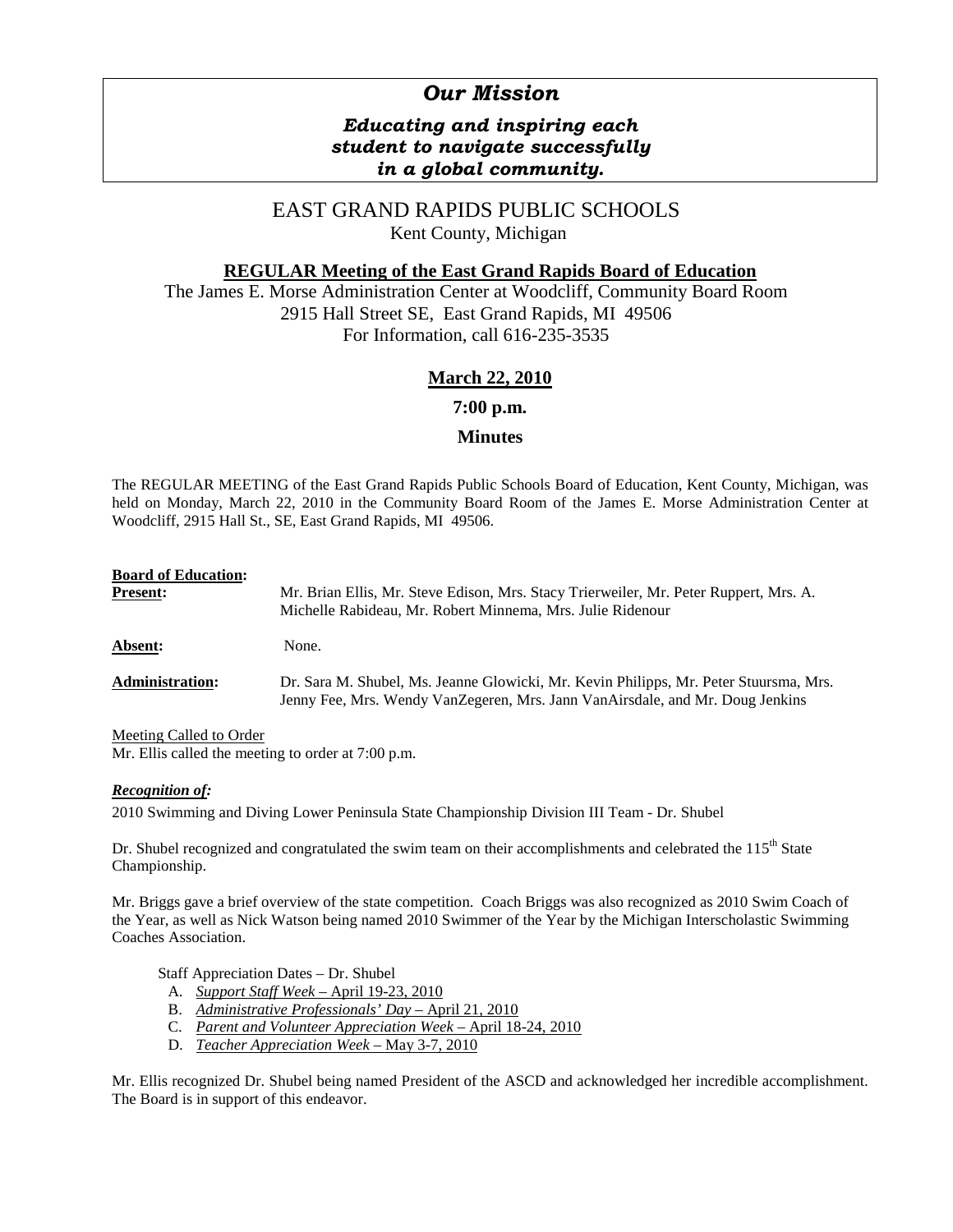# REGULAR BOARD MEETING March 22, 2010 – MINUTES Page 2

Public Comments – Mr. Ellis explained the ground rules and then opened the floor for public comments.

Juanita Westaby – GR Press, 155 Michigan NW, announced her resignation, as this is the last Board Meeting she will be attending. Ms. Westaby thanked Board Members for the great relationship she has had with the Board.

Mr. Ellis thanked Juanita Westaby, GR Press, for the years of service she has provided as a reporter to the East Grand Rapids community.

Bill Kerr – 1243 Northrup NW, commented on proposed budget cuts.

Dawn Wise – President of EGRASE, commented on proposed budget cuts.

Peter Dickow – 2536 Indian Trail, commented on proposed budget cuts.

Leanne Gusky – 1725 Woodlawn, commented on proposed budget cuts.

Robert Trube – 3120 Southshire, commented on proposed budget cuts.

Sonia Nicola - 2721 Darby, commented on proposed budget cuts.

Ed Polistrello – Hall Street, commented on the state budget.

Lucy Lafleur – 1124 Pinecrest, commented on legislative issues.

Ann Trube – 3120 Southshire, commented on proposed budget cuts.

Jillian Berger – 573 Greenwood, commented on proposed budget cuts.

Gerry Hickey – 640 Cambridge Blvd, commented on the need to work together to fund the budget.

Leanne Gusky – 1725 Woodlawn, inquired about opportunities to raise money for the district.

Robert Trube – 3120 Southshire, thanked the School Board and community for the quality of our schools.

Bill Lewis – 1063 San Lucia, commented on the school budget.

Mr. Ellis commented on the strength of this community and thanked everyone for their comments and encouraged everyone to stay involved.

Board Secretary's Report - Communications to and from the Board - Mrs. Trierweiler Mrs. Trierweiler stated that the Board received communications regarding:

| $\bullet$ | Thank You       |                           |
|-----------|-----------------|---------------------------|
|           | Kaelynn Benham  | Gwen Wallin               |
|           | Joann Kuklewski | <b>American Red Cross</b> |

- Proposed Budget Reductions Jim Fugitt Frits Hoekstra Katie Voss
- Snow Days Jack Foy,  $5<sup>th</sup>$  grade student at Breton Downs
- Proposed New High School Course Barbara Levandoski

#### High School Student Council President's Report – Ms. Sonia Nicola

Ms. Sonia Nicola, Senior Class President, reported on wrapping up the school year with each grade level completing service projects. A benefit concert is being planned for Red Cross for Haiti after Spring Break where local bands will be performing. Preparations have begun for elections for next year. Arrangements are underway for graduation and baccalaureate.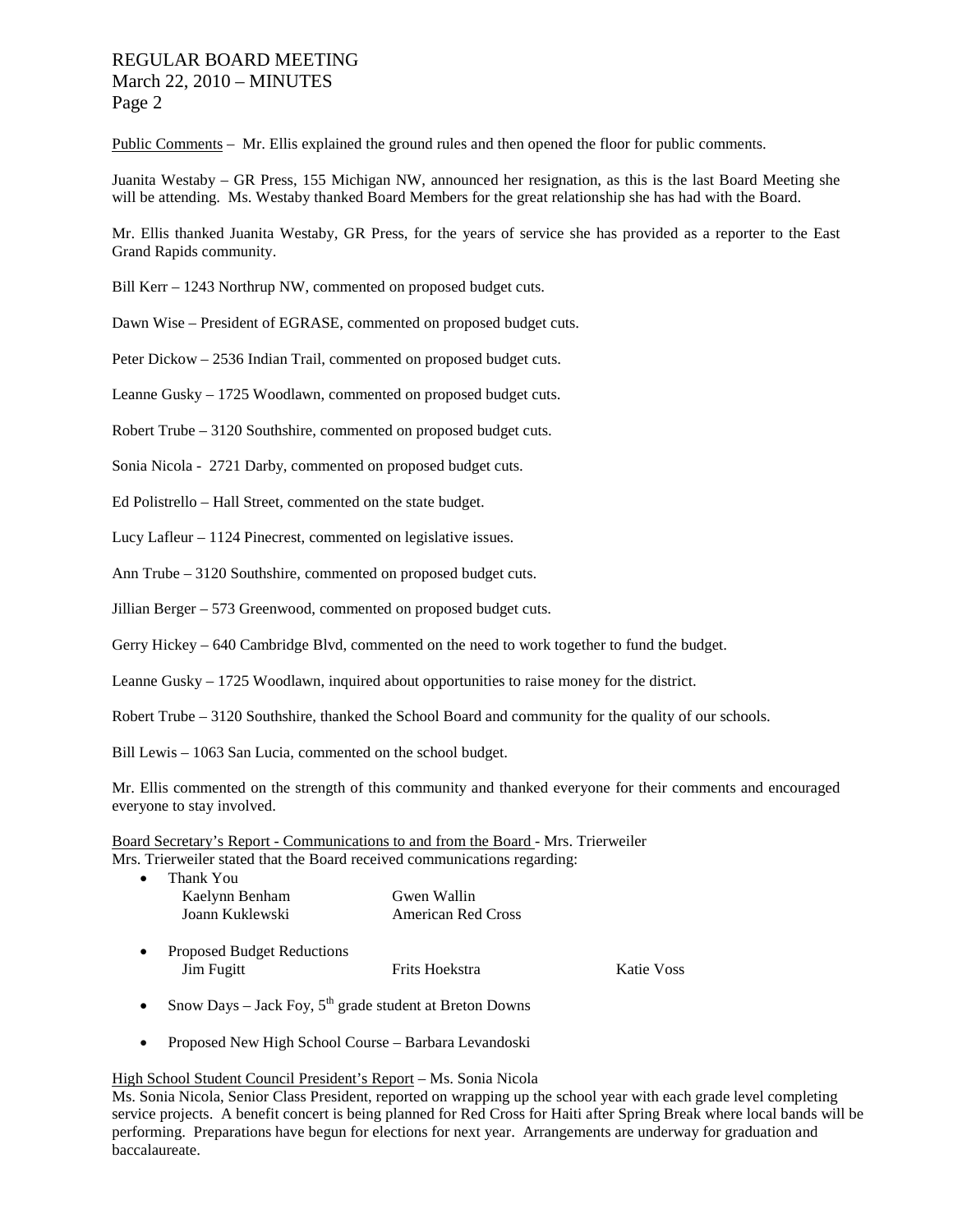# REGULAR BOARD MEETING March 22, 2010 – MINUTES Page 3

#### EGREA President's Report – Mrs. Shelly Schram

Mrs. Schram reported that elementary teachers are preparing and participating in parent/teacher conferences. Mrs. Schram thanked the PTAs for snacks during conference times. Staff is excited about Spring Break.

## *Presentation:*

Special Education Report – Ms. Jann VanAirsdale, Ms. Geraldine Johnson, Ms. Tanis Johnson, and Ms. Carlye Wilk (Enclosure # 9)

Jann gave a brief overview of the elementary resource programs and introduced the staff presenting this evening.

A discussion was held with questions and comments from the Board. Students served varies year-to-year, with between 6-13 students this year, per building. Time spent is based on data, planning, goals and objectives. Re-evaluations are done every three years although adjustments can be made during the year based on individual students' progress or needs. Special education teachers were invited to the recent science training for an added awareness of what is being taught in general education classrooms. Special education staff members found it very helpful to see what is being done in the general education classrooms, which allowed them to make accommodations to support students' needs. During the science training, the special education staff was coming up with ideas on how to modify what is being taught to meet the students' needs. General education teachers also found it helpful to understand the support the special education teachers provide, and it was a nice understanding of their relationship.

## Fall 2009 Grades 3-9 MEAP Report – Mr. Doug Jenkins

Mr. Jenkins provided MEAP results. Scores are used by the District in several ways:

1. Curriculum Development:

EGR District Curriculum Cycle: Research and Study, Review and Develop, Implement and Reflect, Support

- 2. School Improvement Process, driven by buildings, supported by district office
- 3. Data Warehouse, IGOR, used by staff

A discussion was held with questions and comments from the Board. Scale scores are used versus public MEAP scores. Mr. Ellis commended administration and staff for using the data provided to address individual concerns and detailing this data to support student needs.

## *Action Items - Consent Agenda:*

Background: In order to save time during the meeting, we are using a Consent Agenda. Items in the Consent Agenda include those that are routine or have been previously discussed by the Board of Education. Any Board Member may request to have any item removed for a separate discussion and vote.

Recommendation: Motion to approve the Consent Agenda Numbers 11 through 17C.

Approval of Minutes of REGULAR MEETING of 02/22/2010 (Enclosure #11) Approval of Minutes of SPECIAL MEETING of 02/22/2010 (Enclosure #12) Approval of Payment of Bills for February 2010 (Enclosure #13) Approval of New High School Course – Varsity Men's Choir Approval of New High School Course – Personal Finance Approval of New High School Course – AP Human Geography Approval of Overnight Student Activities (Enclosure #17)

- A. High School Junior State of America Spring State Convention (Enclosure #17A)
- B. High School Band Camp (Enclosure #17B)
- C. High School Spring Athletic Overnight Trips (Enclosure # 17C)

Ms. Ridenour moved to approve items in the Consent Agenda Numbers 11 through 17C. Ms. Trierweiler seconded the motion. Motion passed 7-0.